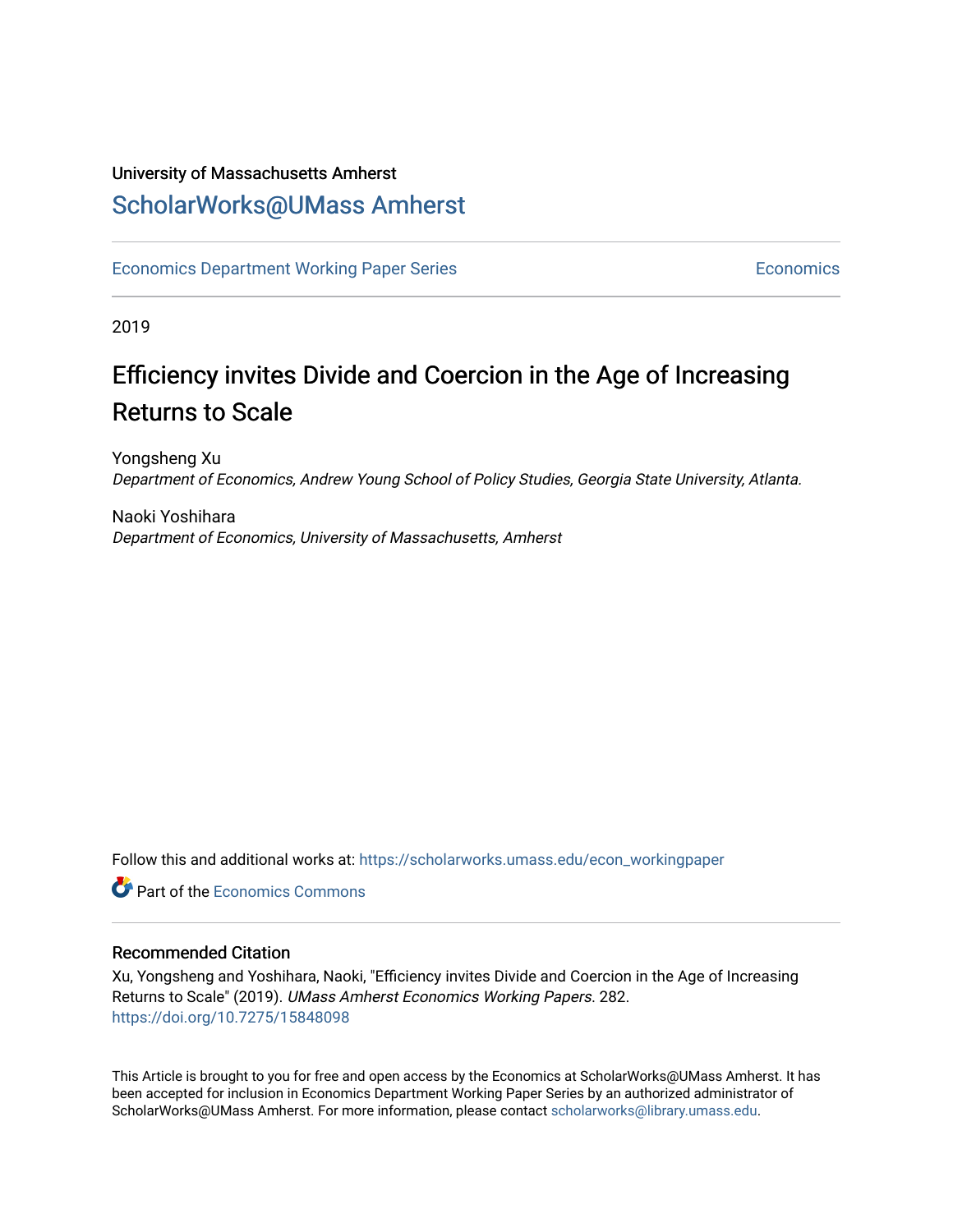# Efficiency invites Divide and Coercion in the Age of Increasing Returns to Scale

Yongsheng Xu<sup>∗</sup>and Naoki Yoshihara†

October 10, 2019

#### Abstract

In the presence of (at least locally) increasing returns to scale technologies, the paper asks the question: does there exist an economic system which implements Pareto efficient allocations and respects the voluntary participation principle? To answer this question, the paper formulates an economic system as an allocation rule under economies with non-convex production possibility sets, and proposes a few weaker axioms to represent the voluntary participation principle. Then, the paper shows that any Pareto efficient allocation rule satisfies none of the axioms of the voluntary participation principle. The result suggests that pursuing Pareto efficiency in the presence of increasing returns to scale technologies leads to a dictatorial allocation rule, or forces someone to participate in the economic system without any guarantee of a minimal living standard.

Keywords: increasing returns to scale technologies, Pareto efficiency, allocation rule, individual rationality, minimal autonomy, voluntary participation

JEL Classification Numbers: D0, D2, D3, D5, D6, P0, P1, P2, P4

## 1 Introduction

Economists have been fascinated by technologies that exhibit increasing returns to scale. Increasing returns to scale technologies are regarded as an important factor behind economic growth (see, for example, Jones (2005)), and economists are paying more and more attention to such technologies. However, when production technologies exhibit increasing returns to scale, production possibility

<sup>∗</sup>Department of Economics, Andrew Young School of Policy Studies, Georgia State University, Atlanta, GA 30303, U.S.A. Email: yxu3@gsu.edu

<sup>†</sup>Department of Economics, University of Massachusetts Amherst, Crotty Hall, Amherst, MA, 01002, USA; The Institute of Economic Research, Hitotsubashi University, Naka 2-1, Kunitachi, Tokyo 186-0004, Japan; and School of Management, Kochi University of Technology, Tosayamada, Kami-city, Kochi 782-8502, Japan. Email: nyoshihara@econs.umass.edu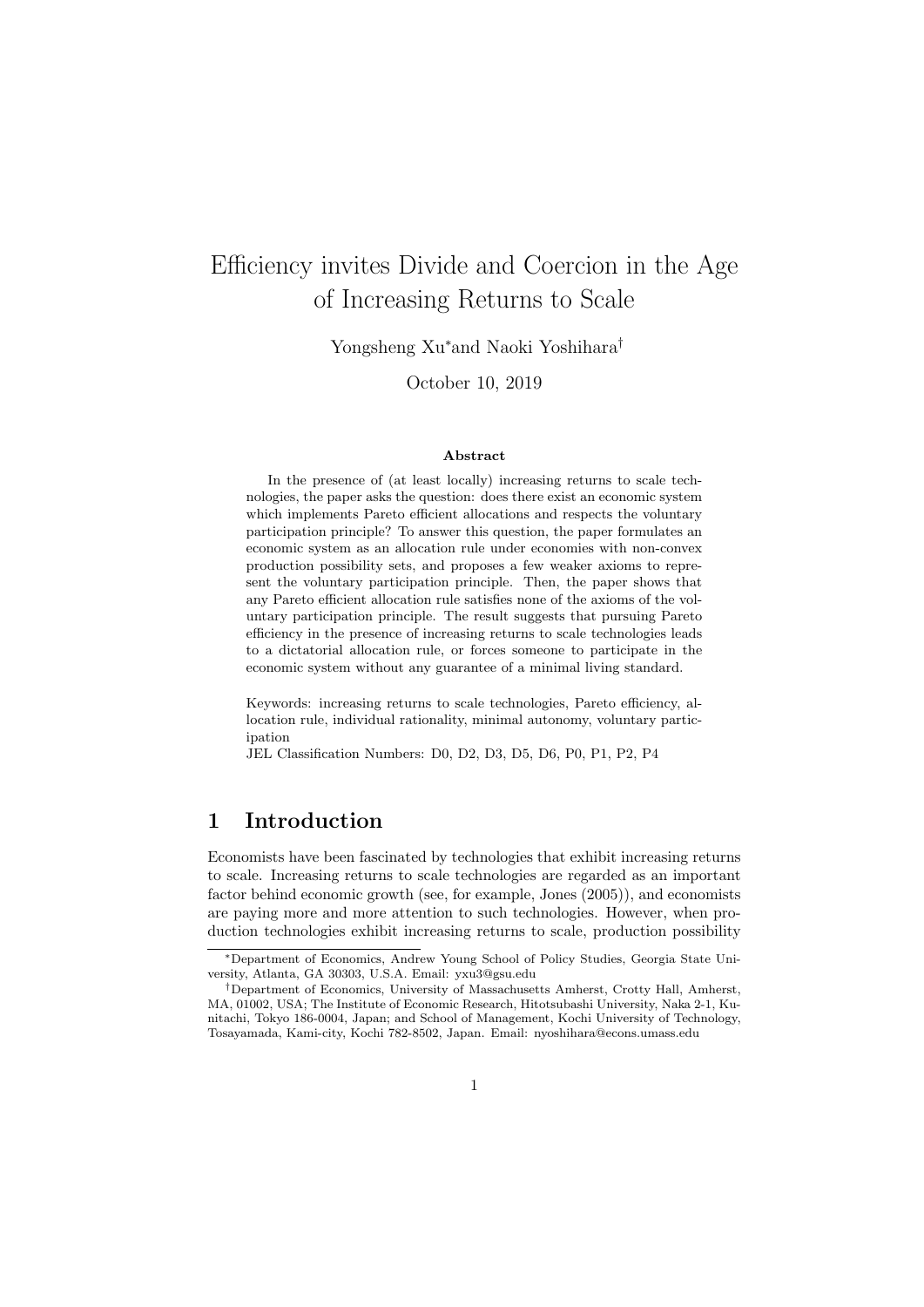sets are non-convex. Non-convexity of production possibility sets may bring certain difficulties for the market mechanism to allocate resources.

In the first place, it is well-known that non-convex production sets may create certain efficiency problems in a market economy (e.g., Guesnerie (1975) and Heal (1999)): market equilibrium outcomes may not be Pareto efficient. Pareto efficiency is a fundamental and highly desirable principle in economics. With rare exception, the principle of Pareto efficiency is brought in to evaluate an economic system that is used for allocating resources. In saying that market equilibrium outcomes may not be Pareto efficient, the market system is assessed along this efficiency principle by examining whether or not outcomes emerging from the market mechanism are efficient.

Secondly, production technologies exhibiting increasing returns to scale may cause uneven allocations of resources and result in uneven distributions of wealth in market economies. While increasing returns to scale create externality in social productivity by promoting cooperative works and the division of labor as many classical economists such as Smith (1776) and Marx (1867) emphasized, market exchanges between the industries with increasing returns to scale technologies and the other industries with non-increasing returns to scale technologies may lead to uneven development among the agents in the economy: agents specializing in the former industries (with technologies exhibiting increasing returns to scale) can get richer and agents specializing in the latter industries become poorer (see, for example, Krugman (1981)). It is therefore fundamentally important to know whether increasing returns to scale technologies are a driving force to generate uneven allocations of resources and wealth or it is the market competition that causes such divergence of resources and wealth.

It may be noted that, under the market mechanism, each individual can decide to participate in market exchanges: she would participate in market exchanges only if it is preferred to non-participating by her. This voluntary participation principle implicitly embedded in the market mechanism seems to suggest that, even if the market economic system can result in uneven allocations and distributions of resources and wealth mentioned earlier, the extent of such unevenness ought to be constrained.

With the above difficulties confronted by the market mechanism in the presence of increasing returns to scale technologies, we ask the following question: are the difficulties discussed above confined to the market mechanism only or are they widespread? More formally, we ask this question: in the presence of increasing returns to scale technologies, is there any economic system that is Pareto efficient and respects the principle of voluntary participation?

In this paper, we provide an answer to the above question. For this purpose, we first introduce and define the principle of voluntary participation. Admittedly, the principle of voluntary participation has been used, both implicitly and explicitly, by economists to evaluate economic systems. The principle can take various forms, but its basic idea is fairly simple and intuitive, and requires that individuals must not be coerced into participating in an economic system if they so desire. We therefore formulate the principle of voluntary participation in terms of individual rationality: individuals can do no worse than the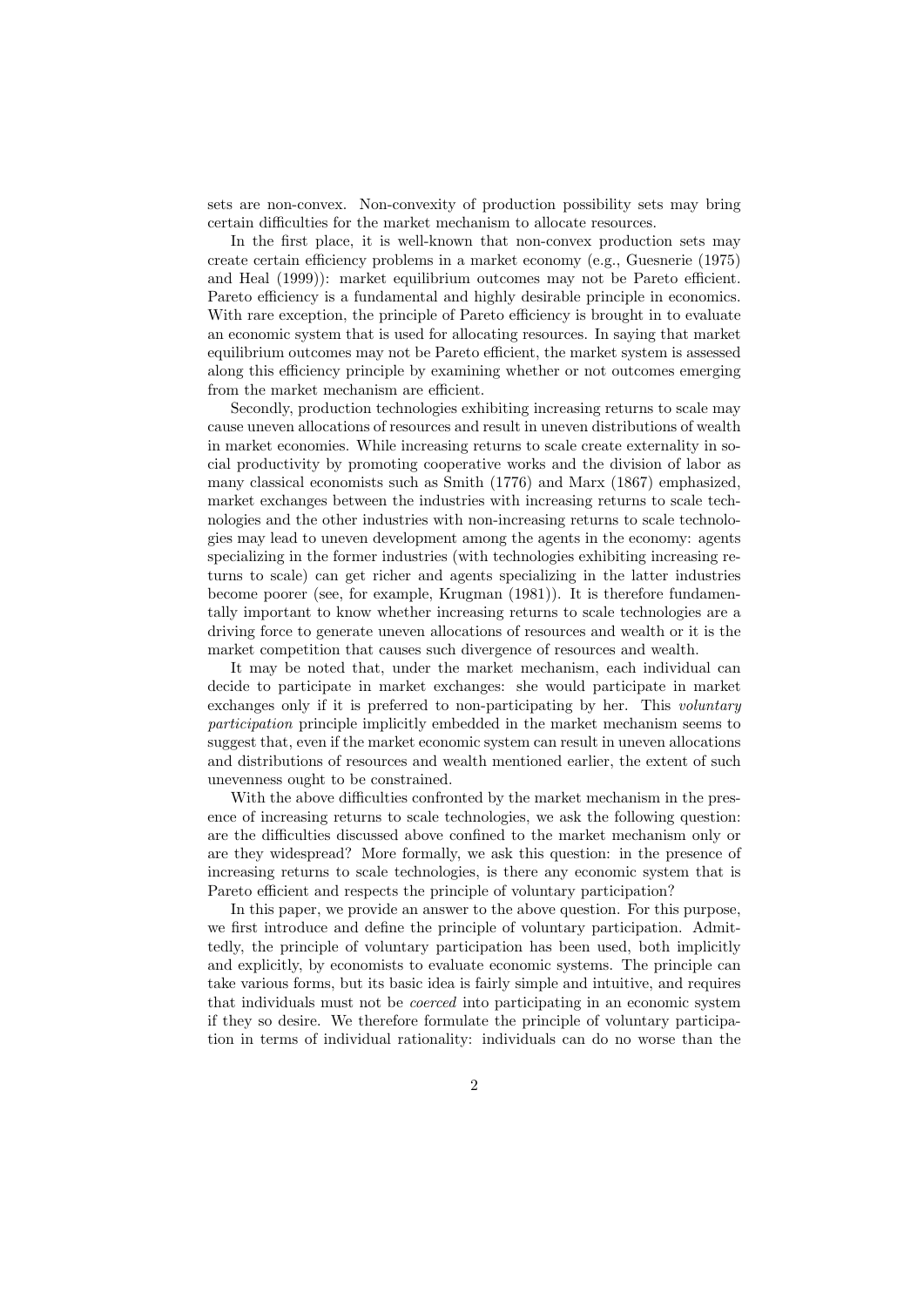"autarky" situation where they would be left alone and would be on their own individually. This version of the principle of voluntary participation seems to capture what Adam Smith (1776) had in mind when he explained how a market system would work.

Coupled with Pareto efficiency, we take this version of the principle of voluntary participation to examine the performance of an economic system. An economic system is viewed as an allocation rule that is used to select certain allocations for any given economy. We show that, in the presence of increasing returns to scale technology, any efficient allocation rule violates the spirit of the principle of voluntary participation and is not individually rational.

The remainder of the paper is organized as follows. In Section 2, we introduce the basic model for our discussion. Section 3 presents our basic results. Section 4 discusses alternative formulations of the principle of voluntary participation in different settings and examines their consequences together with the Pareto efficiency in those settings. We conclude in Section 5.

### 2 The basic set-up

There are  $m \geq 2$  goods. Let  $\mathbb{R}$  (resp.  $\mathbb{R}_+$  and  $\mathbb{R}_{++}$ ) denote the set of all real (resp. non-negative and positive) numbers. Let  $\mathbb{R}^m$  (resp.  $\mathbb{R}^m_+$  and  $\mathbb{R}^m_{++}$ ) be the *m*-fold Cartesian product of  $\mathbb{R}$  (resp.  $\mathbb{R}_+$  and  $\mathbb{R}_{++}$ ). For any  $a, b \in \mathbb{R}^m$ ,  $a > b$  denotes  $[a_1 \ge b_1, \dots, a_m \ge b_m]$  and  $a \ne b$ , and  $a \gg b$  denotes  $[a_1 > b_1]$  $b_1, \cdots, a_m > b_m$ .

There is a fixed number J of firms that are indexed by the set  $\mathcal{J} = \{1, \cdots, J\}$ . For each firm  $j \in \mathcal{J}$ , let  $Y_j \subseteq \mathbb{R}^m$  be firm j's production possibility set. Each  $y_i = (y_{j1}, \dots, y_{jm}) \in Y_j$  is called a production plan for firm j. We assume that each production possibility set  $Y_j$  ( $j \in \mathcal{J}$ ) is closed and  $\mathbf{0} \in Y_j$ . Note that we allow non-convex production possibility sets. Let  $Y \equiv \sum_{j \in \mathcal{J}} Y_j$ .

Let  $\mathcal{N} = \{1, 2, \dots, n\}$  be the set of individuals (consumers). Each individual  $i \in \mathcal{N}$  is endowed with an initial endowment,  $\omega_i = (\omega_{i1}, \dots, \omega_{im}) \in \mathbb{R}^m_+$ , and has a continuous, quasi-concave and monotonic<sup>1</sup> utility function over the consumption set  $\mathbb{R}^m_+$ . Let  $\Omega = \sum_{i \in \mathcal{N}} \omega_i$ . Assume  $(Y + {\Omega}) \cap \mathbb{R}^m_{++} \neq \emptyset$ .

An economy, to be denoted by  $E$ , is then defined as follows:

$$
E \equiv \left\langle \mathcal{N}; (u_i, \omega_i)_{i \in \mathcal{N}}; (Y_j)_{j \in \mathcal{J}} \right\rangle.
$$

An allocation,  $(x, y)$ , in an economy E, specifies a consumption bundle  $x_i$ for each individual  $i \in \mathcal{N}$  and a production plan  $y_j$  for each firm  $j \in \mathcal{J}$ . An allocation  $(x, y)$  is *feasible for the economy E* if and only if  $\sum_{i \in \mathcal{N}} x_i \leq$  $\Omega + \sum_{j \in \mathcal{J}} y_j$ . Let the set of all feasible allocations for E be denoted by  $F(E)$ .

Given an economy  $\langle \mathcal{N}; (u_i, \omega_i)_{i \in \mathcal{N}}; (Y_j)_{j \in \mathcal{J}} \rangle$ , a feasible allocation  $(x, y)$  is Pareto efficient for  $E$  if and only if there exists no other feasible allocation

 $u_i$  is monotonic if, for all  $a, b \in \mathbb{R}^m_+$ , if  $a > b$  then  $u_i(a) \geq u_i(b)$  and if  $a \gg b$  then  $u_i(a) > u_i(b)$ .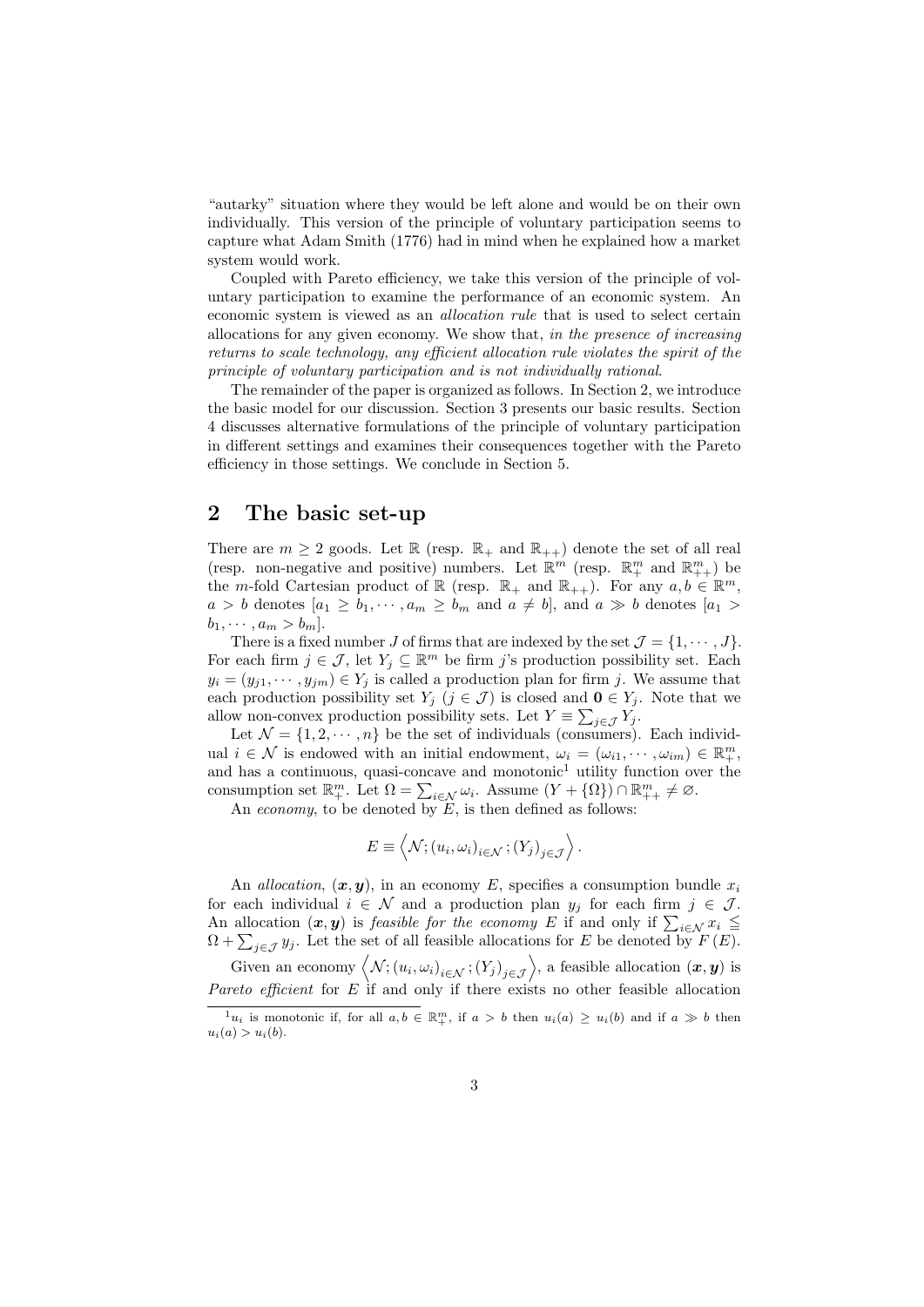$(\mathbf{x}', \mathbf{y}')$  such that  $[\forall i \in \mathcal{N} : u_i(x'_i) \geq u_i(x_i)]$  and  $[u_i(x'_i) > u_i(x_i)]$  for some  $i \in \mathcal{N}$ .

Let  $\mathcal E$  denote the set of all possible economies defined above. Given an economy  $E$  in  $\mathcal{E}$ , there are various ways to select a feasible allocation to be the final outcome. In general, an *allocation rule*,  $\varphi$ , specifies a non-empty set of feasible allocations for each economy E in  $\mathcal{E}$ : for any economy  $E \in \mathcal{E}, \varnothing \neq$  $\varphi(E) \subseteq F(E)$ . The market mechanism is a prominent example of an allocation rule: for a given economy  $E$ , it selects competitive equilibrium allocations to be its final outcomes. We shall refer the allocation rule associated with the market mechanism as the Walrasian rule.

# 3 Any efficient allocation rule cannot be individually rational

In this section, we consider two properties to be imposed on an allocation rule and examine their consequences.

To begin with, we require that, for any economy, the allocations selected by an allocation rule be efficient:

**Pareto Efficiency**. For any economy  $E \in \mathcal{E}$  and any allocation  $(\mathbf{x}, \mathbf{y}) \in \varphi(E)$ .  $(x, y)$  is Pareto efficient for E.

Our second property attempts to capture certain aspects of the principle of voluntary participation, and it requires that, for any economy, an allocation selected by an allocation rule should give each individual at least as much utility as the individual would get from an "autarky" situation:

 ${\bf Indivial \, Rationality}. \,\, \text{For any economy} \,\, E=\left\langle \mathcal{N}; \left(u_i, \omega_i\right)_{i\in\mathcal{N}}; \left(Y_j\right)_{j\in\mathcal{J}}\right\rangle\in \mathcal{E}$ and any allocation  $(\boldsymbol{x}, \boldsymbol{y}) \in \varphi(E), u_i(x_i) \geq u_i(\omega_i)$  for all  $i \in \mathcal{N}$ .

In a production economy, there are perhaps alternative ways of defining an "autarky" situation. One simple and natural autarky situation is the one in which individuals are left with their initial endowments only. This seems a very reasonable reference point for individuals to compare if they would like to participate in an economic system: if an allocation rule selects an allocation that will make an individual worse off than this reference point, then there is good reason to believe that the individual would not like to participate in the economic system.

Our first result is presented in Theorem 1 below; its proof can be found in the Appendix.

**Theorem 1** In the presence of non-convex production possibility sets and with  $\omega_i \gg 0$  for every individual  $i \in \mathcal{N}$ , there exists no allocation rule that satisfies Pareto Efficiency and Individual Rationality simultaneously.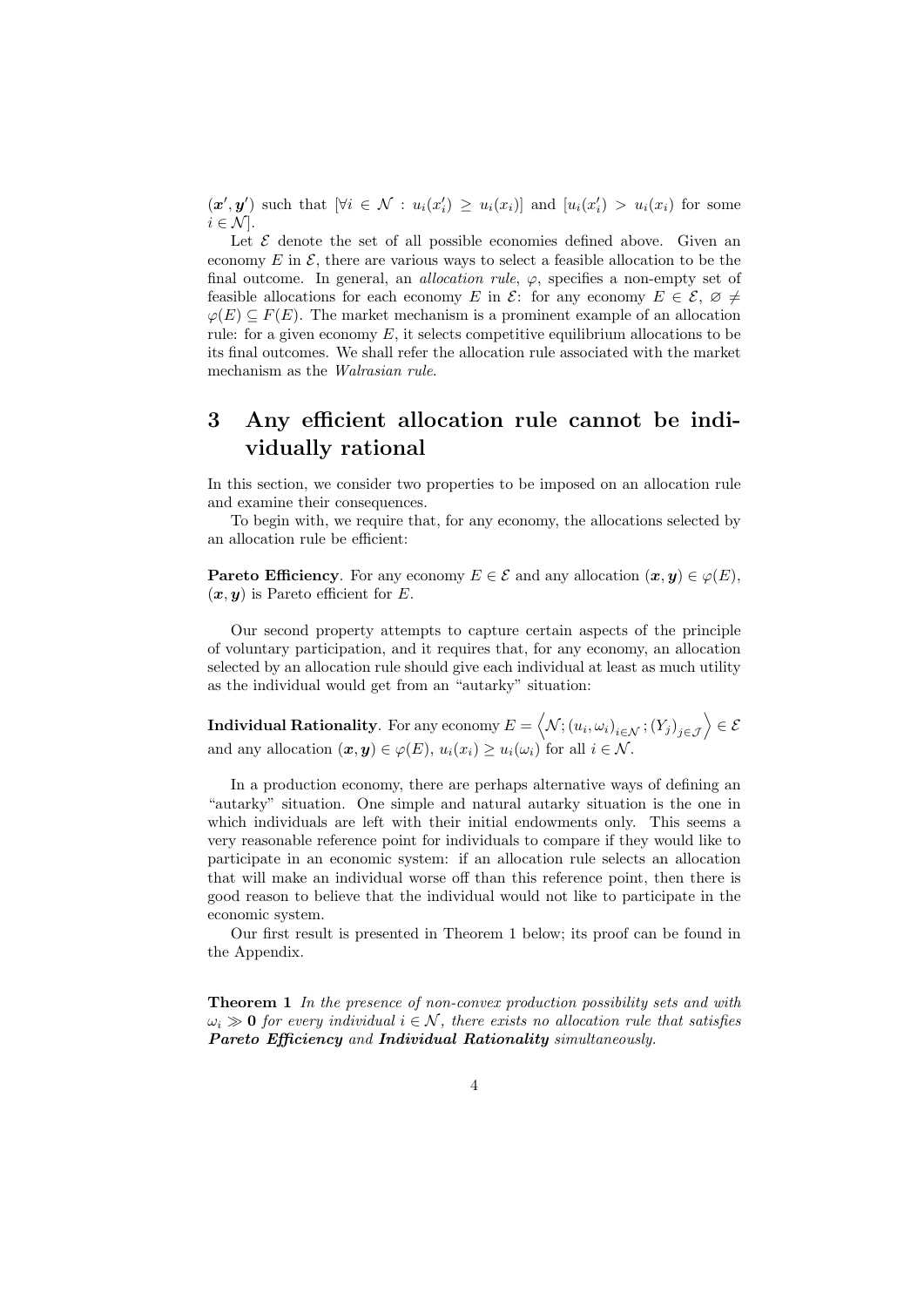Therefore, according to Theorem 1, in the presence of increasing returns to scale technologies, any efficient allocation rule cannot be individually rational. Stated differently, with increasing returns to scale technologies, if it is desirable to have an efficient allocation rule, then some individuals would have to be coerced into participating in the economic system.

In our formulation of Individual Rationality, it is required that no one be made worse off than the situation given by his/her initial endowment. Obviously, the allocation rule giving all the goods endowed and produced in an economy to a single individual is Pareto efficient and individually rational for this single individual (at the expense of all other individuals). But this is hardly reasonable. Therefore, we ask the following question: Can the property of Individual Rationality be weakened to allow only two individuals who are not to be coerced into participating in the economic system in order to salvage the impossibility? We proceed to answer this question below.

 $\textbf{Weak Individual Rationality}. \text{ For any economy } E = \left\langle \mathcal{N}; \left(u_i, \omega_i\right)_{i \in \mathcal{N}}; \left(Y_j\right)_{j \in \mathcal{J}} \right\rangle \in \mathbb{R}^{d}$ E and any allocation  $(x, y) \in \varphi(E)$ , there exist at least two individuals  $i, i' \in \mathcal{N}$ such that  $\omega_i \gg \mathbf{0}$  and  $\omega_{i'} \gg \mathbf{0}$ , and  $u_i(x_i) \geq u_i(\omega_i)$  and  $u_{i'}(x_{i'}) \geq u_{i'}(\omega_{i'})$ .

Theorem 2 below provides an answer to our question aboove; its proof is in the Appendix.

#### **Theorem 2** In the presence of non-convex production possibility sets, there exists no allocation rule that satisfies Pareto Efficiency and Weak Individual Rationality simultaneously.

Theorem 2 suggests that, in the presence of increasing returns to scale production technologies, an efficient allocation rule cannot be "individually rational" for just two individuals: the efficient allocation rule would have to "grab" lots of resources, endowed and produced, from one individual and give them to the other individual making the first individual worse-off than his initial endowment; the economic system associated with this kind of allocation rule would thus invite divide and coercion.

# 4 Alternative formulations of the principle of voluntary participation

In the formulation of Individual Rationality in the last section, we have used the initial endowment as a reference point to define an autarky situation. The formulation implies that each individual's well-being condition under the autarky situation is specified by the lives in which the individual uses his/her own initial endowments only. However, in production economies, the extent to which an individual can access to technologies is also quite relevant in determining a reference point to be used as the autarky situation. In other words,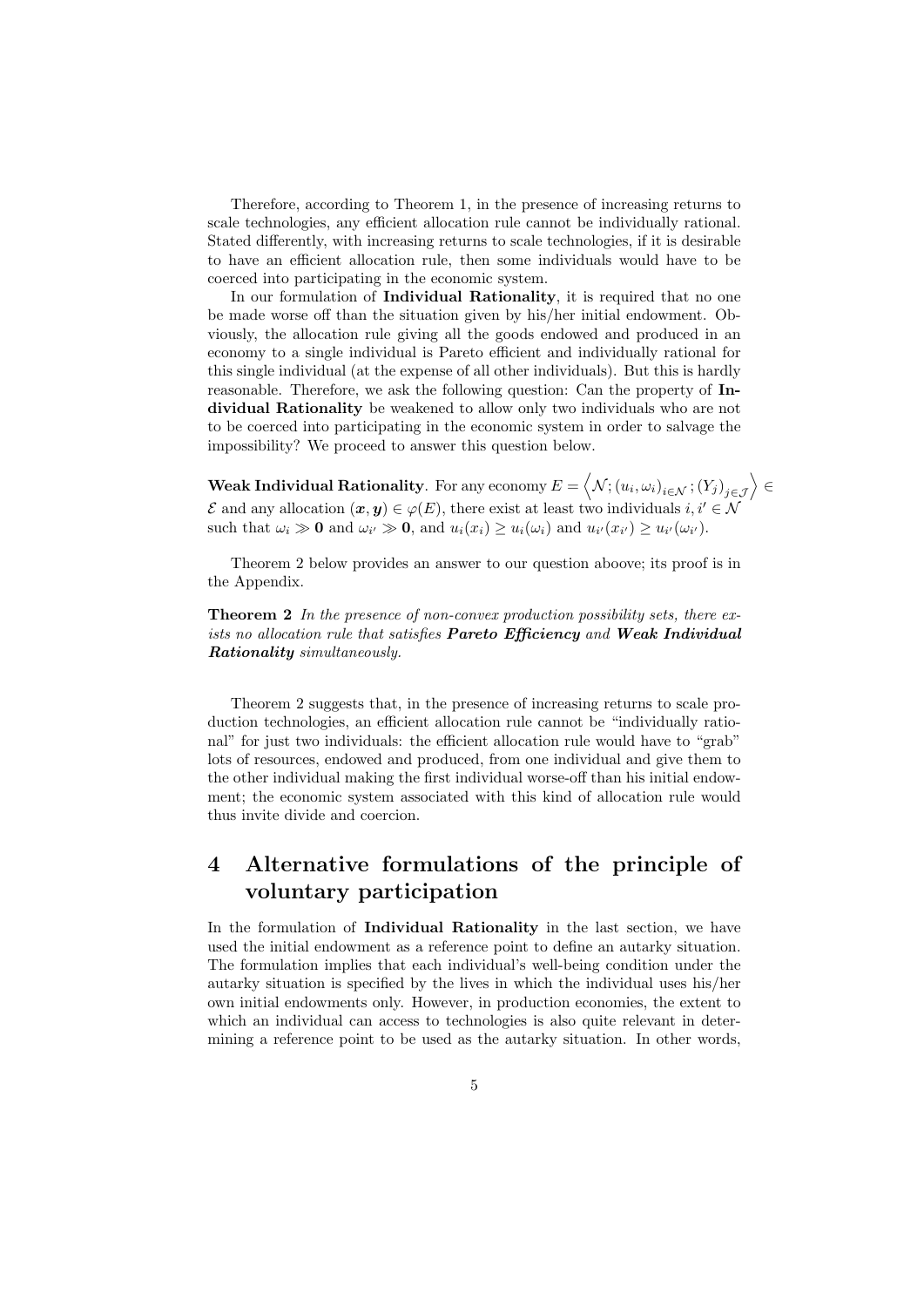the information of ownership structures of production technologies matters for the specification of the reference point in production economies. We turn to two well-known ownership structures to discuss alternative formulations of the principle of voluntary participation.

Private ownership economies. To discuss this issue, let us first introduce a production economy with private ownership as discussed in the standard general equilibrium model. For each individual  $i \in \mathcal{N}$  and each firm  $j \in \mathcal{J}$ , let  $\theta_{ij}$  be individual i's shares in firm j's owned production possibility set:  $0 \leq \theta_{ij} \leq 1$ for all  $i \in \mathcal{N}$  and all  $j \in \mathcal{J}$ , and  $\sum_{i \in \mathcal{N}} \theta_{ij} = 1$  for all  $j \in \mathcal{J}$ . For each  $i \in \mathcal{N}$ , let  $\theta_i = (\theta_{i1}, \dots, \theta_{iJ})$ . A private ownership economy, to be denoted by  $E^{PO}$ , is defined as follows:

$$
E^{PO} \equiv \left\langle \mathcal{N}; (u_i, \omega_i, \theta_i)_{i \in \mathcal{N}}; (Y_j)_{j \in \mathcal{J}} \right\rangle.
$$

Let  $\mathcal{E}^{PO}$  denote the set of all possible private ownership economies thus defined.

Given a private ownership economy, individual  $i$  can freely access to resources within the set  $\sum_{j=1,\dots,J} \theta_{ij} Y_j + \{\omega_i\}$  regardless of whether she participates in the implementation of allocation rules. In such a case, the idea of voluntary participation can be formulated by the following condition:

 $\left\langle \mathcal{N}; \left(u_i, \omega_i, \theta_i\right)_{i \in \mathcal{N}}; \left(Y_j\right)_{j \in \mathcal{J}}\right\rangle \in \mathcal{E}^{PO}$  and any allocation  $(\boldsymbol{x}, \boldsymbol{y}) \in \varphi(E^{PO}), u_i(x_i) \geq 0$ Individual Rationality under Private Ownership. For any economy  $E^{PO} \equiv$  $\max_{z_i \in (\sum_{j \in \mathcal{J}} \theta_{ij} Y_j + \{\omega_i\})} u_i(z_i)$  for all  $i \in \mathcal{N}$ .

Obviously, this axiom is stronger than Individual Rationality. Therefore, as a corollary of Theorem 1, we have the following result:

**Corollary 3** Suppose an allocation rule is defined over  $\mathcal{E}^{PO}$ . Then, in the presence of non-convex production possibility sets and with  $\omega_i \gg 0$  for all  $i \in$  $N$ , there is no allocation rule that satisfies Pareto Efficiency and Individual Rationality under Private Ownership.

Public ownership economies. In economies with public ownership, it begins with a presumption that production technologies are the *commons*, implying that every individual can freely access to those technologies under the autarky situation. Then, as Moulin and Roemer (1989) and Roemer (1996, ch. 6) suggest, the public ownership of technologies should guarantee at least the welfare level that each individual can enjoy under the free access to those technologies. A version of individual rationality in this context can be formulated as follows:

Individual Rationality under Public Ownership. For any economy  $E =$  $\Big\langle \mathcal{N}; (u_i,\omega_i)_{i\in\mathcal{N}}; (Y_j)_{j\in\mathcal{J}}\Big\rangle\ \in\ \mathcal{E}, \,\,\text{for any allocation}\,\,\, (\boldsymbol{x},\boldsymbol{y})\ \in\ \varphi(E),\,\,u_i(x_i)\ \geq$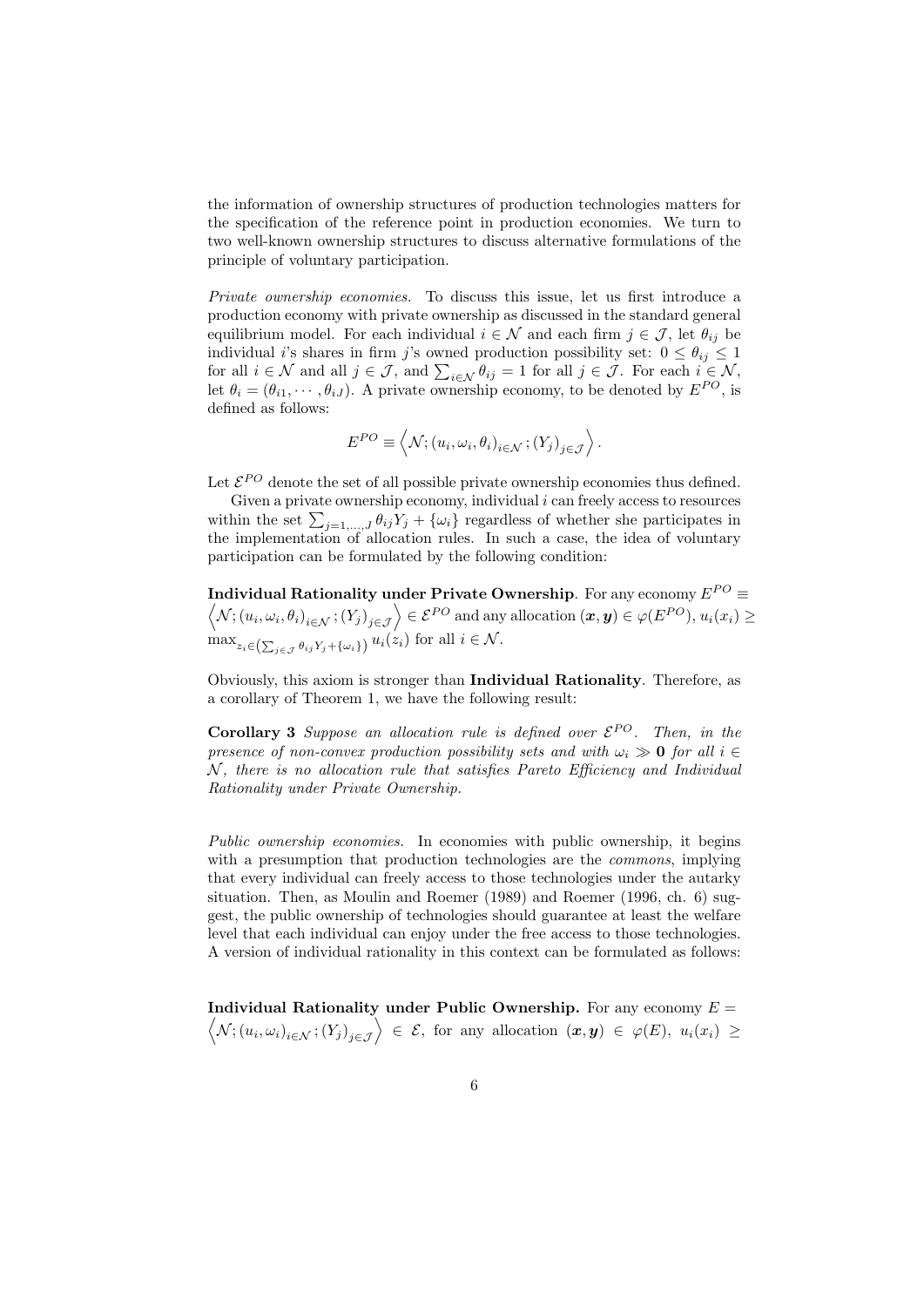$\max_{z_i \in (Y + \{\omega_i\})} u_i(z_i)$  for all  $i \in \mathcal{N}$ .

Note that Individual Rationality under Public Ownership is stronger than Individual Rationality. The following result is then immediate:

Corollary 4 Suppose an allocation rule is defined over the set of all possible public ownership economies. Then, in the presence of non-convex production possibility sets, there is no allocation rule that satisfies Pareto Efficiency and Individual Rationality under Public Ownership.

The above axiom of Individual Rationality under Public Ownership is sensible, in particular when the production technology is represented by an increasing returns to scale production function in economies with one-input and one-output, as Moulin (1987) discussed. Because in such economies, the public ownership regime brings positive externality by the operation of cooperative production.

However, in a broader class of economies, which contains a type of economies where the production technologies may not exhibit *purely* increasing returns to scale: they exhibit increasing returns to scale *locally*, but not globally.<sup>2</sup> Our assumption of non-convex production possibility sets allows such production technologies. For such economies, the public ownership regime may bring negative externalities. In those cases, Individual Rationality under Public Ownership seems too strong a requirement to be demanded for the principle of voluntary participation. This concern brings us to the following.

Minimal living standards. In view of the above discussion, we now consider a much weaker condition of voluntary participation. For this purpose, let  $\epsilon > 0$ be 'sufficiently small'. Then, for each economy  $E \in \mathcal{E}$ , let  $G(\epsilon E) = \epsilon(Y + {\Omega})$ .  $G(\epsilon E)$  specifies a minimal sphere of production technology and resources over which every individual can act autonomously. Then, we have the following weaker principle of voluntary participation requiring that an allocation rule should guarantee every individual at least the welfare level that s/he can enjoy from the chosen activities over this minimal sphere.

Minimal Autonomy. For any economy  $E = \langle \mathcal{N}; (u_i, \omega_i)_{i \in \mathcal{N}}; (Y_j)_{j \in \mathcal{J}} \rangle \in \mathcal{E}$ , for any allocation  $(\boldsymbol{x}, \boldsymbol{y}) \in \varphi(E)$ ,  $u_i(x_i) \ge \max_{z_i \in G(\epsilon E)} u_i(z_i)$  for all  $i \in \mathcal{N}$ .

This axiom can be motivated not only as a minimal condition of voluntary participation under public ownership regimes, but also as a condition to ensure all individuals the minimal standard of living. That is, we may say that there should be a proper  $\epsilon > 0$  such that each individual's welfare ensured by the minimal standard of living should be at least as high as the welfare given by the resources feasibly provided from the production environment  $G(\epsilon E)$ . With this interpretation, Minimal Autonomy suggests that any individual can choose not

<sup>2</sup>Please see the production technology used in our proof of the Lemma in the Appendix.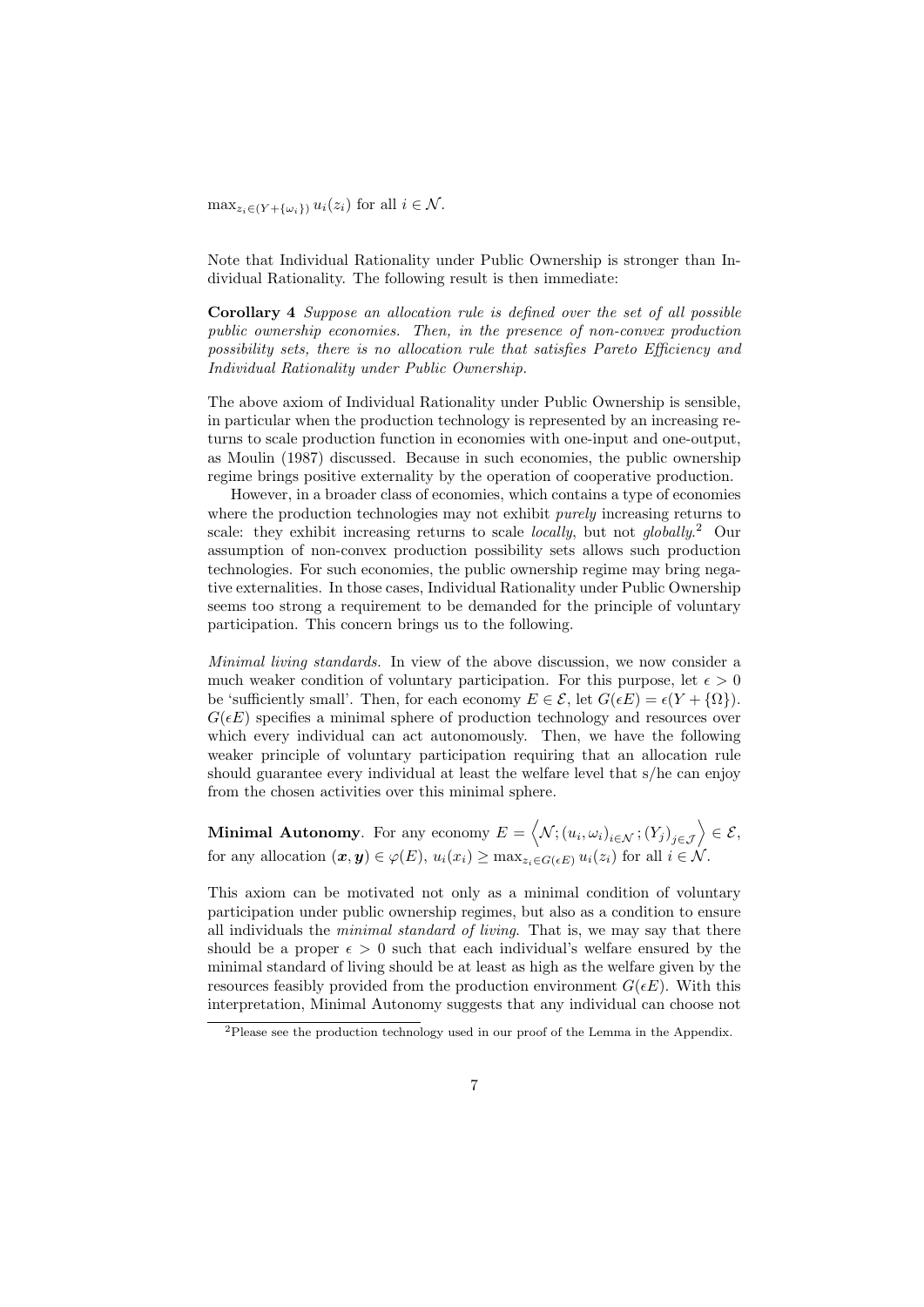to participate in the implementation of allocation rules unless the individual is guaranteed at least the minimal standard of living.

Now, we are ready to present our main result of this section. The proof of Theorem 5 is in the Appendix.

#### Theorem 5 In the presence of non-convex production sets, there exists no allocation rule that satisfies **Pareto Efficiency** and **Minimal Autonomy** simultaneously.

The results discussed in this section send two messages. First, the main implication of Theorem 1 is still preserved even if the ownership structure of production technologies is seriously taken into account to define the reference point for voluntary participation. Secondly, Theorem 5 implies that in the presence of (at least locally) increasing returns to scale technologies, it is generally impossible to implement a moderate welfare state policy without sacrificing Pareto efficiency of resource allocations, taking for granted that any moderate welfare state policy should guarantee every individual at least a minimal standard of living.

In an interesting paper, Moulin (1987) shows the compatibility of Pareto efficiency and a stronger condition than our Minimal Autonomy for oneinput and one-output economies with increasing returns to scale production functions. Our Theorem 5 is then a bit surprising. It is therefore of interest to know the main source for the contrast between our Theorem 5 and Moulin's (1987) possibility result.

One may initially conjecture that the impossibility result of Theorem 5 would be observed out of one-input and one-output economies. However, the domain of economies presumed in Theorem 5 contains the class of one-input and oneoutput economies, as we assume  $m \geq 2$ . Indeed, as discussed in the Appendix, the proof of Theorem 5 is given by considering an economy with  $m = 2$ .

The main source is that our domain of nonconvex production possibility sets is much broader than the domain of production possibility sets considered in Moulin (1987). In Moulin (1987), the production technology is purely increasing returns to scale, in that the average productivity is increasing with respect to labor inputs. Then, as argued by Moulin (1987), the cooperative game derived from such an economy is convex, and consequently, the existence of non-empty core is ensured there. In contrast, nonconvex production possibility sets considered in this paper do not necessarily exhibit purely increasing returns to scale. Under economies with such a more general type of production technologies, the corresponding cooperative game cannot be convex in general, and so the existence of non-empty core is no longer guaranteed. Indeed, the economy with a nonconvex production possibility set discussed in the proof of Theorem 5 not only has an empty core, but also has no interior efficient allocation, which implies the incompatibility between Pareto Efficiency and Minimal Autonomy.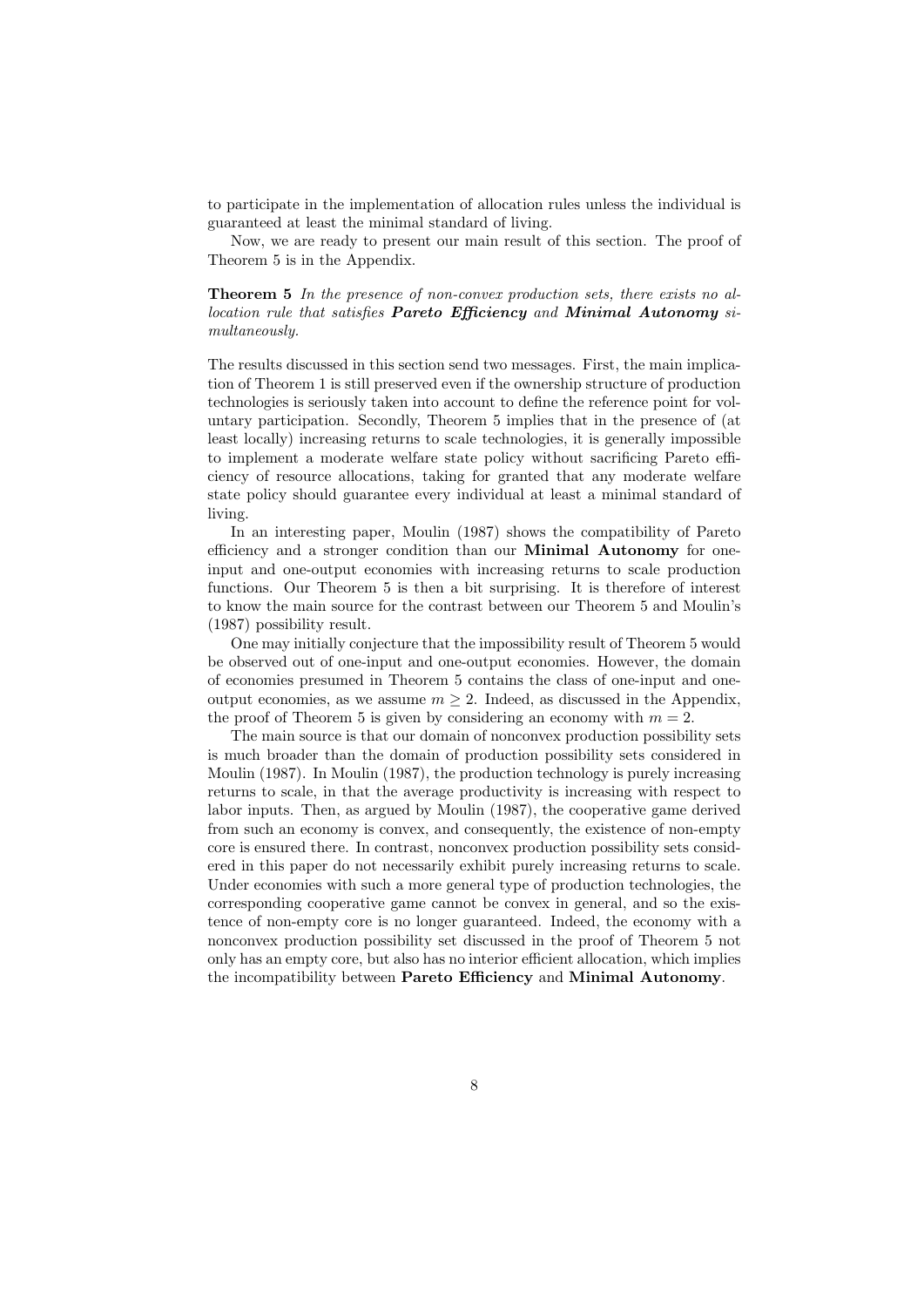## 5 Discussion and conclusion

In the presence of increasing returns to scale technologies, productive efficiency produces natural monopolies. However, this does not necessarily give us any definitive view on the distributional feature under the increasing returns to scale, since it would be generally possible to allocate the productive rewards in an equitable way even under the monopolized production process. In this respect, Krugman (1981), by focussing on a specific framework of international trade between a rich country and a poor country, gives us a case in which the increasing returns to scale technology in the manufacturing sector may cause the emergence of uneven development between these countries.

Our main results in this paper are to provide a comprehensive view, beyond perspective of the market economy, on economic systems used for allocating resources under increasing returns to scale. We have shown that, in the presence of (at least locally) increasing returns to scale technologies, any efficient allocation rule cannot be individually rational; in such an environment, to maintain efficiency of an allocation rule, some individuals would have to be coerced into participating in the economic system. As our Theorem 2 suggests further, in order to have an efficient allocation rule (and thus an economic system promoting efficiency), all but one individuals would have to be coerced into the participation of the economic system. Stated differently, the existence of increasing returns to scale technologies can only benefit one individual if efficiency is maintained as a goal for the economic system. In this sense, efficiency invites divide and coercion. Our results thus re-inforce Krugman's (1981) thesis.

If production possibility sets are all convex, and, given our assumptions on the utility functions of the individuals and on their initial endowments, the existence of a competitive market equilibrium is ensured, and therefore, the Walrasian rule is both Pareto efficient and individually rational in this environment. But once an economy has production technologies that exhibit (at least locally) increasing returns to scale, the incompatibility of Pareto efficiency and individual rationality occurs. Given the prevalence of increasing returns to scale in the modern economy of knowledge and ideas, our results present a real dilemma.

It seems that Individual Rationality and Weak Individual Rationality are fairly weak requirements on an allocation rule. Any further weakening of Weak Individual Rationality would call for a "dictator", but a 'dictatorial' allocation rule would be highly unacceptable. If this is a reasonable argument, then, to resolve the dilemma, Pareto efficiency would have to be sacrificed. Given the efficiency problems associated with increasing returns to scale in market economies, this route of non-insistence on Pareto efficiency might be a better way of resolving the dilemma.

Individual Rationality and Weak Individual Rationality can be interpreted differently from a different perspective. It can be argued that, a reasonable economic system should i) offer opportunities to individuals for them to freely choose whether or not to participate in the system, and ii) fulfill and respect individuals' decisions. Note that the decision "to participate" or "not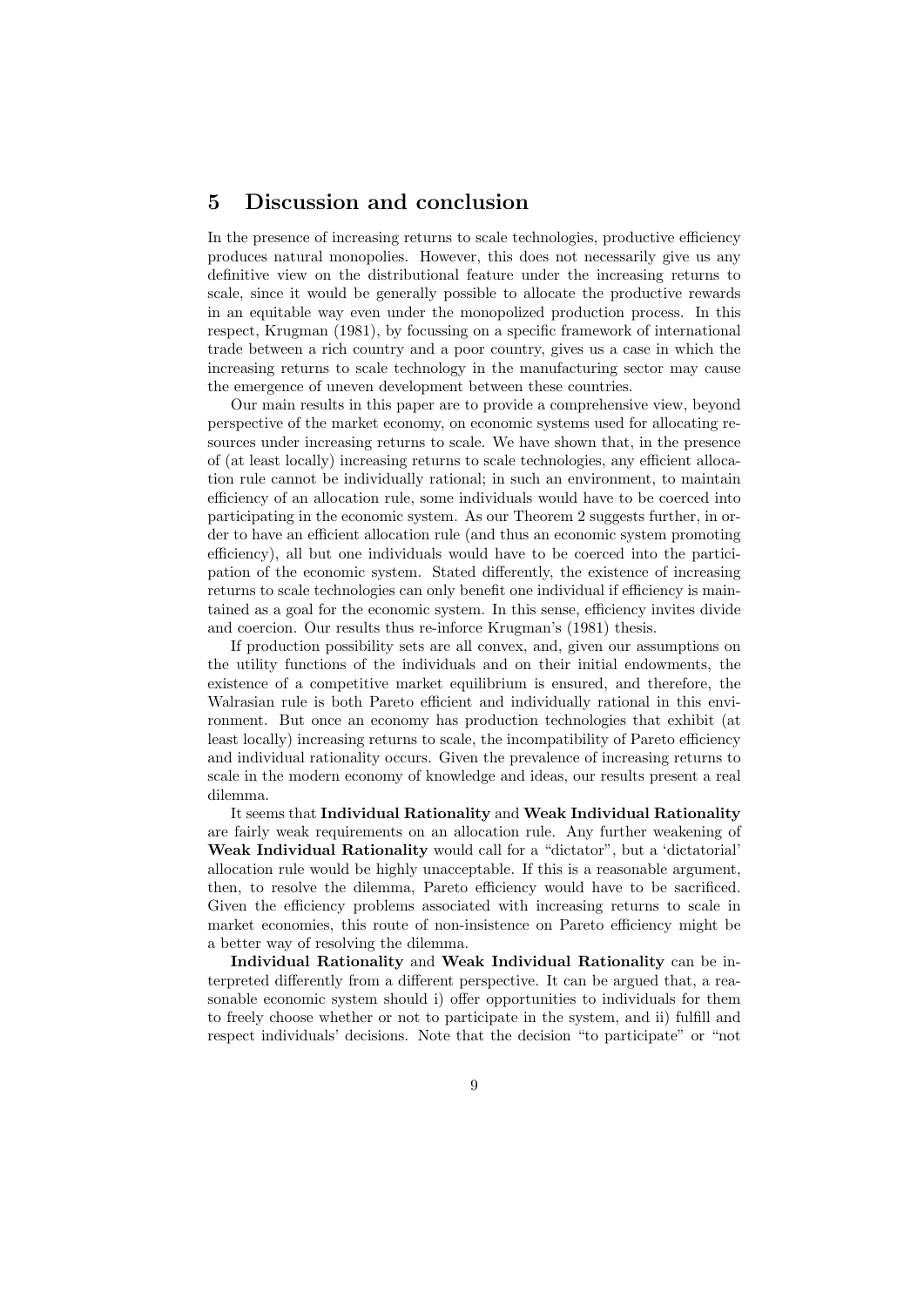to participate" in an economic system by an individual can be regarded as this individual's personal choice over his/her 'personal matters'. In this case, the participation of the individual to the economic system is due to his own free choice, and his choice is fulfilled and respected only if he prefers participation to "non-participation and living autarkically by himself'. Viewed this way, Weak Individual Rationality demands that there should be at least two individuals whose own choices over the issue of participation to the economic system being fulfilled and respected by the economic system. This interpretation of Weak Individual Rationality is closely related to and connected with Sen's (1970) Minimal Liberalism introduced for his now well-known liberal paradox: Sen's Minimal Liberalism requires the existence of two individuals and two pairs of social alternatives (concerning their respective personal matters), one for each individual, so that each individual's respective preferences over his pair of social alternatives be respected by a social decision rule. Sen (1970) then shows the incompatibility of Minimal Liberalism and the weak Pareto principle for an acyclic social decision rule. His result has become known as the Paretian liberal paradox. In a way and given our interpretation of Weak Individual Rationality above, our result of Theorem 2 demonstrates a similar paradox emerging in a very different environment.

Likewise, we have also introduced Minimal Autonomy, which is regarded as a weaker individual rationality condition suited in economies with public ownership of technologies, and it also can be motivated as a requirement of the minimal standard of living guaranteed for individuals in an economy. In a way, Minimal Autonomy specifies the minimal necessary condition that any welfare state policy should satisfy. Then, our Theorem 5 suggests the tension between Pareto efficiency and this minimal standard of living requirement in the presence of (at least locally) increasing returns to scale technologies. Thus, a trade-off between efficiency and Minimal Autonomy has to be made: whenever we take the minimal standard of living guaranteed as the first priority of the society in a welfare state, we may have to sacrifice economic efficiency.

#### References

- Roger Guesnerie, Pareto optimality in non-convex economies, Econometrica Vol. 43 (1975), pp. 1-29.
- Geoffrey Heal, The Economics of Increasing Returns, Edward Elgar. 1999.
- Charles I. Jones, Growth and Ideas, Chapter 16 in Handbook of Economic Growth, Volume 1B, edited by Philippe Aghion and Steven N. Nurlauf, Elsevier B.V. 2005.
- Paul Krugman, Trade, Accumulation, and Uneven Development, Journal of Development Economics Vol. 8, (1981), pp. 149-161.

Karl Marx, Capital, Vol I. Lawrence & Wishart, London. 1954 [1867].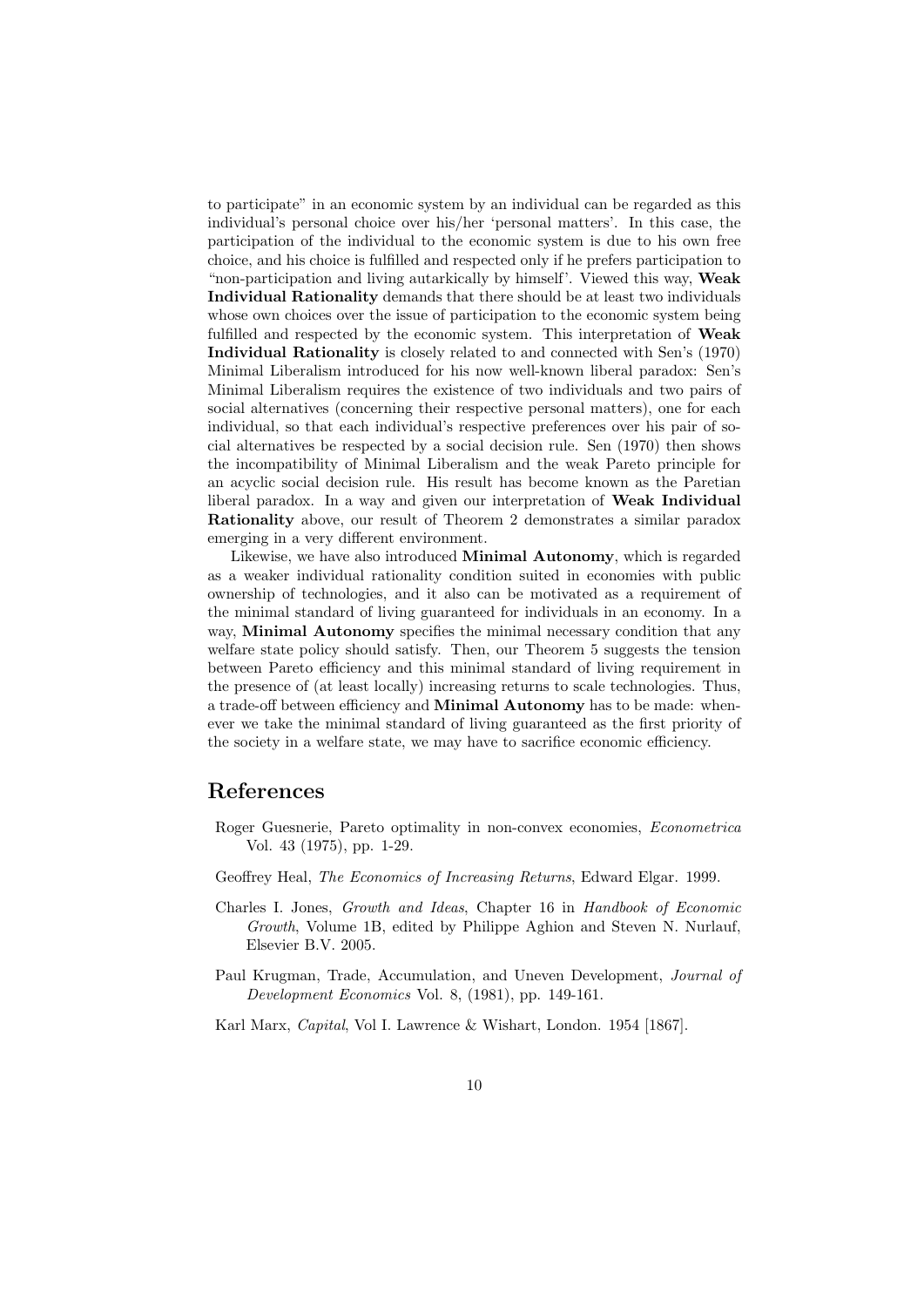- Hervé Moulin, A core selection for regulating a single-output monopoly. The Rand Journal of Economics, Vol. 18, (1987), pp. 397-407.
- Moulin, H. and J. Roemer, Public ownership of the external world and private ownership of self. Journal of Political Economy, Vol. 97, (1989), 347-367.
- John E. Roemer, Theories of Distributive Justice, Harvard Univ. Press. 1996.
- Amartya Sen, The Impossibility of a Paretian Liberal, Journal of Political Economy Vol. 78, No. 1 (January and February 1970), pp. 152-157
- Adam Smith, An Inquiry into the Nature and Causes of the Wealth of Nations, Wordsworth Editions. 2012 [1776].

# Appendix

Let  $\varepsilon \in (0,1)$  be sufficiently small. For an economy  $E = \langle \mathcal{N}; (u_i, \omega_i)_{i \in \mathcal{N}}; (Y_j)_{j \in \mathcal{J}} \rangle \in$  $\mathcal{E}, \text{ let } \varepsilon(Y + {\Omega}) = {\varepsilon \mathbf{z} \in \mathbb{R}^m \mid \mathbf{z} \in Y + {\Omega}}.$ Consider the following property:

**A1**. For any two individuals  $i, i' \in \mathcal{N}$ , any economy  $E = \langle \mathcal{N}; (u_i, \omega_i)_{i \in \mathcal{N}}; (Y_j)_{j \in \mathcal{J}} \rangle \in$  $\mathcal{E}$ , for any allocation  $(\boldsymbol{x}, \boldsymbol{y}) \in \varphi(E)$ ,

$$
u_i(x_i) \geq \max_{z_i \in \varepsilon(Y+\{\Omega\}) \cap \mathbb{R}^m_+} u_i(z_i) \text{ and } u_{i'}(x_{i'}) \geq \max_{z_{i'} \in \varepsilon(Y+\{\Omega\}) \cap \mathbb{R}^m_+} u_{i'}(z_{i'}).
$$

In this Appendix, we first provide the proof for the following lemma. Then, each of Theorems 1, 2 and 5 can be shown as a corollary to the Lemma.

Lemma. In the presence of non-convex production possibility sets, there exists no allocation rule that satisfies Pareto Efficiency and A1 simultaneously.

**Proof.** We consider the case in which  $m = 2$ . Our proof method can be extended to the case involving more than 2 goods. Let  $\varepsilon \in (0, \frac{1}{2})$ , and let  $a \in \mathbb{R}_+$  be such that  $a > \frac{1-\varepsilon}{\varepsilon}$ . Note that  $a > 1$ . Let  $1, 2 \in \mathcal{N}$  be two consumers whose utility functions are given below:<sup>3</sup>

$$
u_1(x_{11}, x_{12}) \equiv \min\left\{\frac{x_{11}}{a}, x_{12}\right\}
$$
 and  $u_2(x_{21}, x_{22}) = \min\left\{x_{21}, \frac{x_{22}}{a}\right\}$ .

Suppose all other individuals have the same utility function as individual 1's utility function (it will become clear that this is not important).

<sup>3</sup>The specific utility functions are used here to provide a simplest economy to establish our result. We may note that, at the expense of increasing complexity, it is possible to consider a more standard type of utility functions, such as strongly monotonic utility functions rather than the Leontief utility functions, for the proof.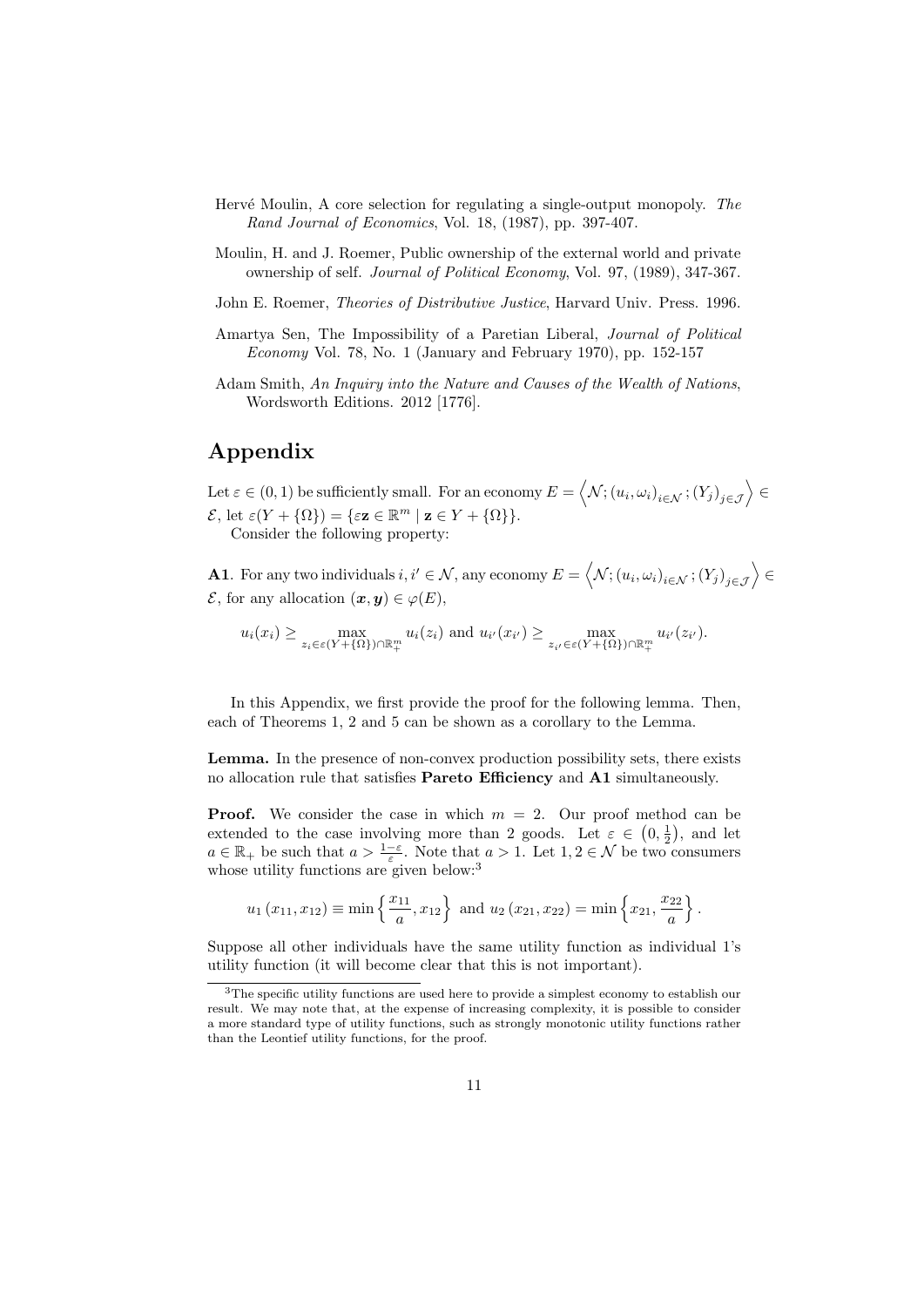Consider the economy E associated with  $Y + {\Omega} \equiv comp{(a,1), (1, a)}$ . Thus,  $\varepsilon(Y + {\Omega}) = comp\{\varepsilon(a, 1), \varepsilon(1, a)\}.$  Then, **A1** implies that, for any  $(x, y) \in \varphi(E), u_1(x_1) \ge \min\left\{\frac{\varepsilon a}{a}, \varepsilon\right\} = \varepsilon \text{ and } u_2(x_2) \ge \min\left\{\varepsilon, \frac{\varepsilon a}{a}\right\} = \varepsilon.$  The latter implies that  $x_{21} \geq \varepsilon$  and  $x_{22} \geq \varepsilon a$ . Therefore, to be a Pareto efficient allocation,  $x_{11} \leq a - \varepsilon$  and  $x_{12} \leq 1 - \varepsilon a$ . Therefore,  $u_1(x_1) \leq \min\left\{\frac{a-\varepsilon}{a}, 1 - \varepsilon a\right\}$  $1 - \varepsilon a$ . Thus,

$$
\varepsilon \leqq u_1(x_1) \leqq 1 - \varepsilon a. \tag{1}
$$

Likewise,

$$
\varepsilon \leqq u_2(x_2) \leqq 1 - \varepsilon a. \tag{2}
$$

However, note that

$$
1 - \varepsilon a - \varepsilon = 1 - \varepsilon (a + 1)
$$
  

$$
< 1 - \varepsilon \left( \frac{1 - \varepsilon}{\varepsilon} + 1 \right) = 0,
$$

implying that

 $1 - \varepsilon a < \varepsilon$ .

Thus, there is no feasible allocation satisfying either (1) or (2).

**Proof of Theorem 2.** Let  $a \in \mathbb{R}_+$  be such that  $a > \frac{1-\varepsilon}{\varepsilon}$  is sufficiently larger than 1, and then consider the same economy as in the proof of Lemma. In particular, let us choose  $\varepsilon \in (0, 1/2)$  sufficiently small so that  $\varepsilon (Y + {\Omega}) \cap \mathbb{R}^m_+$ comp  $\{\varepsilon(a,1), \varepsilon(1,a)\} \cap \mathbb{R}^m_+ \subseteq \{z \in \mathbb{R}^m_+ \mid z \leq \omega_i \wedge \omega_{i'}\}$  holds for the individuals with  $\omega_i \gg 0$  and  $\omega_{i'} \gg 0$ .<sup>5</sup> Moreover, the profile of utility functions is defined as in the proof of Lemma by taking

$$
u_i(x_{i1}, x_{i2}) \equiv \min \left\{ \frac{x_{i1}}{a}, x_{i2} \right\}
$$
 and  $u_{i'}(x_{i'1}, x_{i'2}) = \min \left\{ x_{i'1}, \frac{x_{i'2}}{a} \right\}$ .

Then, as  $\varphi$  satisfies Weak Individual Rationality for the individuals  $i, i' \in \mathbb{R}$  $\mathcal N$ , it also meets the property of  $A1$  for the specified economy with individuals  $i, i' \in \mathcal{N}$ . Thus, Lemma implies that there is no allocation rule that satisfies both Pareto Efficiency and Weak Individual Rationality.

Proof of Theorem 1. Note that if an allocation rule satisfies Individual Rationality, then it satisfies Weak Individual Rationality. Then, from Theorem 2, Theorem 1 follows easily.  $\blacksquare$ 

**Proof of Theorem 5.** Let  $a \in \mathbb{R}_+$  be such that  $a > 1$ , and then consider the same economy as in the proof of Lemma. Then, as  $\varphi$  satisfies Minimal Autonomy, there exists a sufficiently small  $\epsilon > 0$  such that  $G(\epsilon E) \equiv$  $comp \{ \epsilon(a, 1), \epsilon(1, a) \}.$  By taking a as sufficiently larger than 1, we can ensure

<sup>&</sup>lt;sup>4</sup>For any two points,  $(s_1, s_2), (t_1, t_2) \in \mathbb{R}^2$ ,  $comp{(s_1, s_2), (t_1, t_2)}$  is defined as the set  $\{(q_1, q_2) \in \mathbb{R}^2 \mid (s_1, s_2) \geq (q_1, q_2) \text{ or } (t_1, t_2) \geq (q_1, q_2)\}\$ <br>  $\text{Note that for any } z, w \in \mathbb{R}_+^m, z \wedge w \equiv (\min\{z_k, w_k\})_{k=1,\dots,m}.$